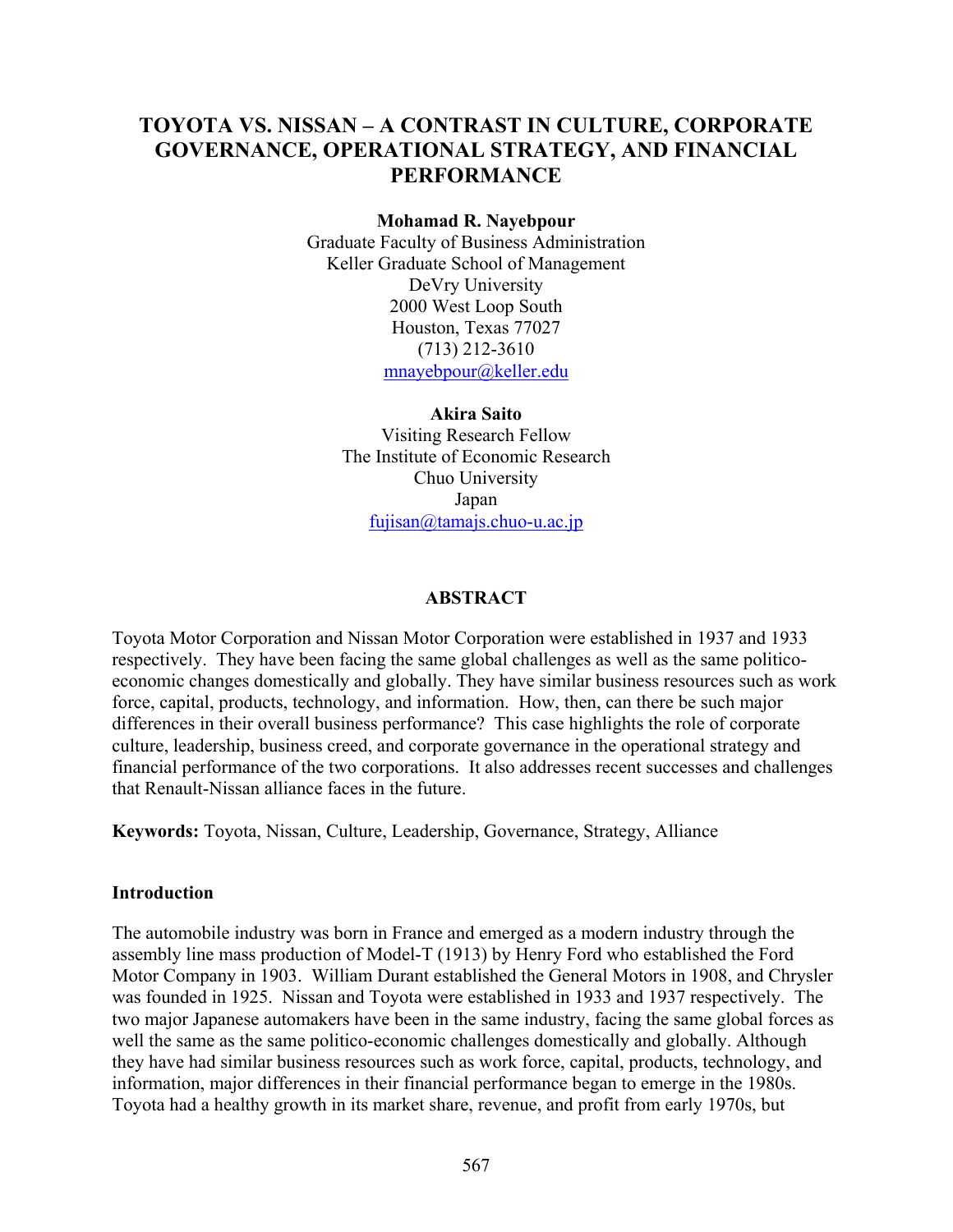Nissan did not fair well in the 1980s. Nissan's performance turned for the worst in the 1990s, and it incurred seven years of annual losses in eight years of operation from 1992 to 1999 (Figure 1). Its automobile production declined significantly in the 1990s; its domestic market share declined from 18.6% in 1989 to 13.3% in 1999; and its global market share declined from 6.6% in 1991 to a low of 4.9% in 1998. Toyota widened the gap in total number of automobile production in the early 1980s and by the end of 2000 it was producing two million more cars annually than Nissan (Figure 2).

The purpose of this paper is to discuss factors that contributed to the gap in the performance of the two automakers before Nissan's alliance with Renault. It is argued the performance of the two firms can be related to their business creed, leaders, corporate culture, corporate governance, operational strategies, and consequently their corporate competitive strategies. We will learn how culture, leadership, and corporate governance play significant roles in gaining and sustaining competitive advantage for the two corporations. Furthermore, the recent successes and challenges that Renault Nissan alliance faces in the future will be addressed.



### **Corporate Governance and Business Structure**

The corporate structure and governance of Toyota and Nissan can be better understood in light of general corporate development of the Japanese industrial Zaibatsu and Keiretsu. Since early 1600s, the mercantile dynasties of Mitsui, Mistsubishi, Yasuda, and Sumitomo had partial control of commerce in selected commodities such as silk, cotton, smelting, copper mining, and coal mining. These families established complicated rules that governed all aspects of their families' business. The decision-making was shared by a Patriarch and a Family Council which served as a quasi-parliamentary function. Although these dynasties were in partial control of important products, they did not have access to large sources of capital to extend their control beyond a few commodities at best. The first significant expansion beyond traditional businesses by these families occurred in connection with Meiji government's mass privatization program of 1880 (Morck and Nakamura, 2004). Due to extensive debt it had accumulated during prior decades of modernization, Meiji government sold many industrial factories such as steel, cement, coal, metals, machines, ships, and textile to deal with its fiscal problems. Although there was no clear rule for allocation of state-owned factories, each of the four main families ended up with some assets in key industries like mining, ship building, machinery, and textile and so on. Furthermore, the Meiji government introduced the institutions of capital markets into the economy by allowing public bond trading in 1870s and start of Tokyo and Osaka Stock Exchange in 1878. As a result of these significant developments, leading merchant families took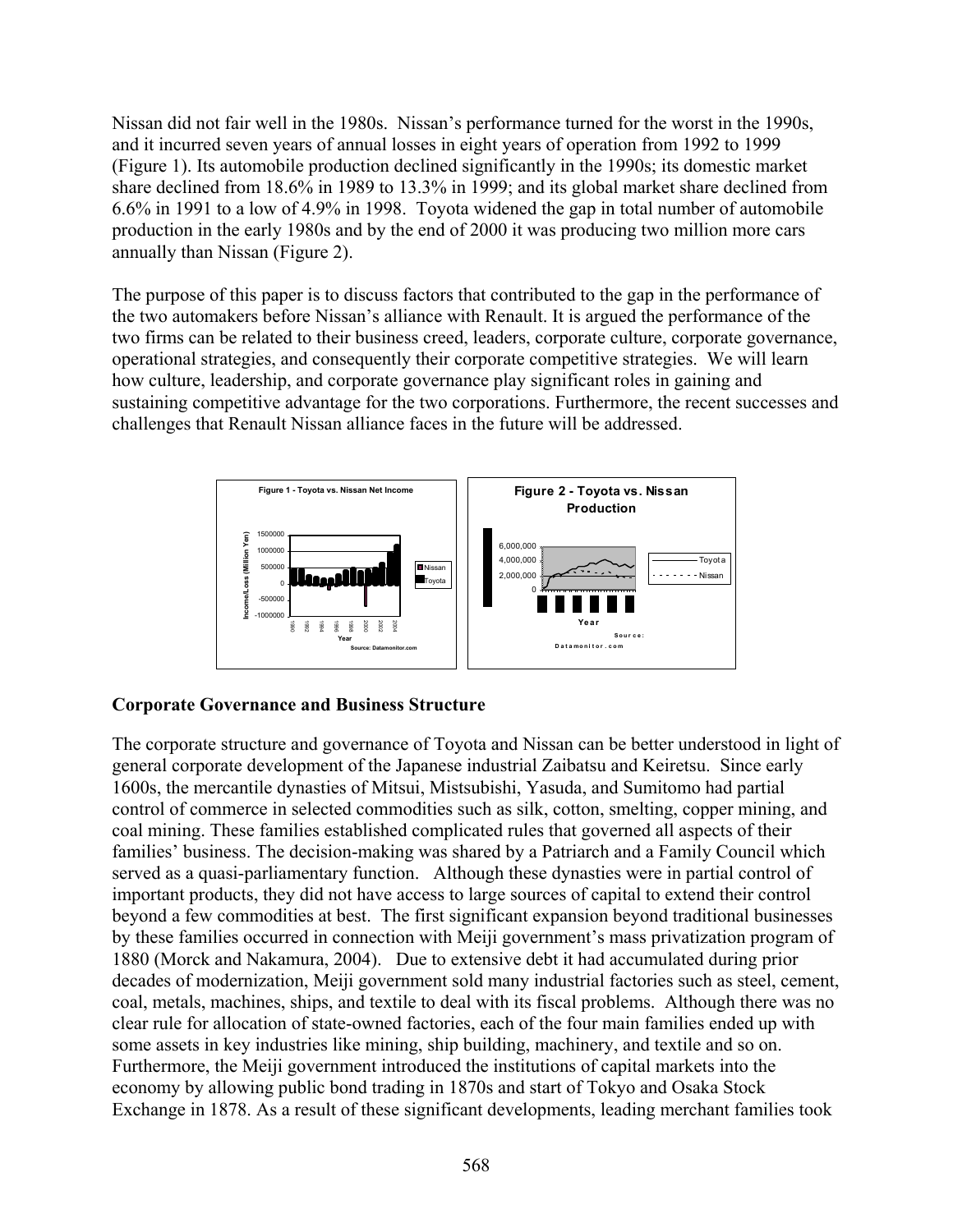the opportunity and acquired privatized operations from government and paid for it by issuing stock. Many historians consider this era as the beginning of the Japanese Zaibatsu. "The Zaibatsu groups, with family-controlled firms at the apex, embarked on building pyramidal group of subsidiary businesses. Firms at different levels of pyramid were either directly controlled subsidiary of the apex firm or an indirect subsidiary. The goal was to cross-hold enough shares of firms within the pyramid such that their total control still remained directly or indirectly with the apex firm. In general, Zaibatsu can be characterized as a publicly traded family-controlled pyramidal business structure with vast land holdings and substantial monopoly in many industries with financing from equity markets. In later years, large Zaibatsu groups added banks to their pyramids, usually very close to the apex firm, for financing of their expansions. In 1937, Japanese military government *de facto* nationalized all major corporations, subordinating them to central planning under Temporary Funds Adjustment Law (TFAL) (Morck and Nakamura, 2004)". The TFAL created a planning agency, called "*Kikakuin",* to centralize economic planning and administration. *Kikakuin* required all boards to obtain government approval before important decisions like changing their articles of incorporation or issuing debt or equity. Furthermore, the government decrees abolished boards' rights to set dividends or to appoint managers, reassigning these powers to *Kikakuin*. These activities were undertaken amid much condemnation of Zaibatsu families and corporate shareholders for their self-interest, risk aversion, and unpatriotic appetite for profit. Following the World War II, General MacArthur, the commander of General Headquarters of Allied Forces (GHQ), took steps to "democratize" the Japanese economy by confiscating stocks of Zaibatsu families and selling them in the equity market. Furthermore, GHQ unwound the inter-corporate stakes among top Zaibatsu firms and purged 1500 top executives, ranging from auditors to chairmen in 405 firms affiliated with them. GHQ used two criteria to determine which companies to purge: the level of industrial concentration of the Zaibatsu that a firm belonged; and the capitalization of individual firms. As a result of these policies, Nissan Motor Corporation, which was a member of the Nissan Zaibatsu with capitalization of 120 million yen, lost all of its top executives. Toyota Motor Company was affiliated with the Mitsui Zaibatsu, but not as a direct subsidiary. Toyota retained all its executives since it had a capitalization of 97 million yen, which was just less than 100 million yen cutoff point.

As a result of GHO's policies, the equity ownership of Japanese major corporations was widely held by individual investors and financial investment firms. However, following the end of US occupation in 1952, a market for corporate control quickly took off as Japanese firms undertook hostile takeovers of each other and corporate raiders extracted greenmail from unwilling target firms. Japanese managers, dissatisfied with the job insecurity of Anglo-American system of corporate governance, began purchasing stock in each other firms to head off raiders. The major banks were soon organizing inter-corporate equity placements, and the current *Keirestu* system emerged in the 1950s mainly as a defensive measure against hostile takeovers. The post war Keiretsu formed in two waves. The first wave involved the re-assembly of member firms of the old Mitsui, Mitsubishi, Nissan, and Sumitomo Zaibatsus. The second wave, in the 1960s, was the creation of financial Keiretsu by major banks of Sakura, Fuji, Sanwa, and Dai Ichi. Currently, Japanese Keiretsu can be classified into two groups called horizontal and vertical Keiretsus. The horizontal or "financial" Keiretsu groups are composed of large industrial, commercial, and financial firms, centered on a main bank and resembling a widely diversified firm. These groups have several characteristic features including crossholding of equity shares,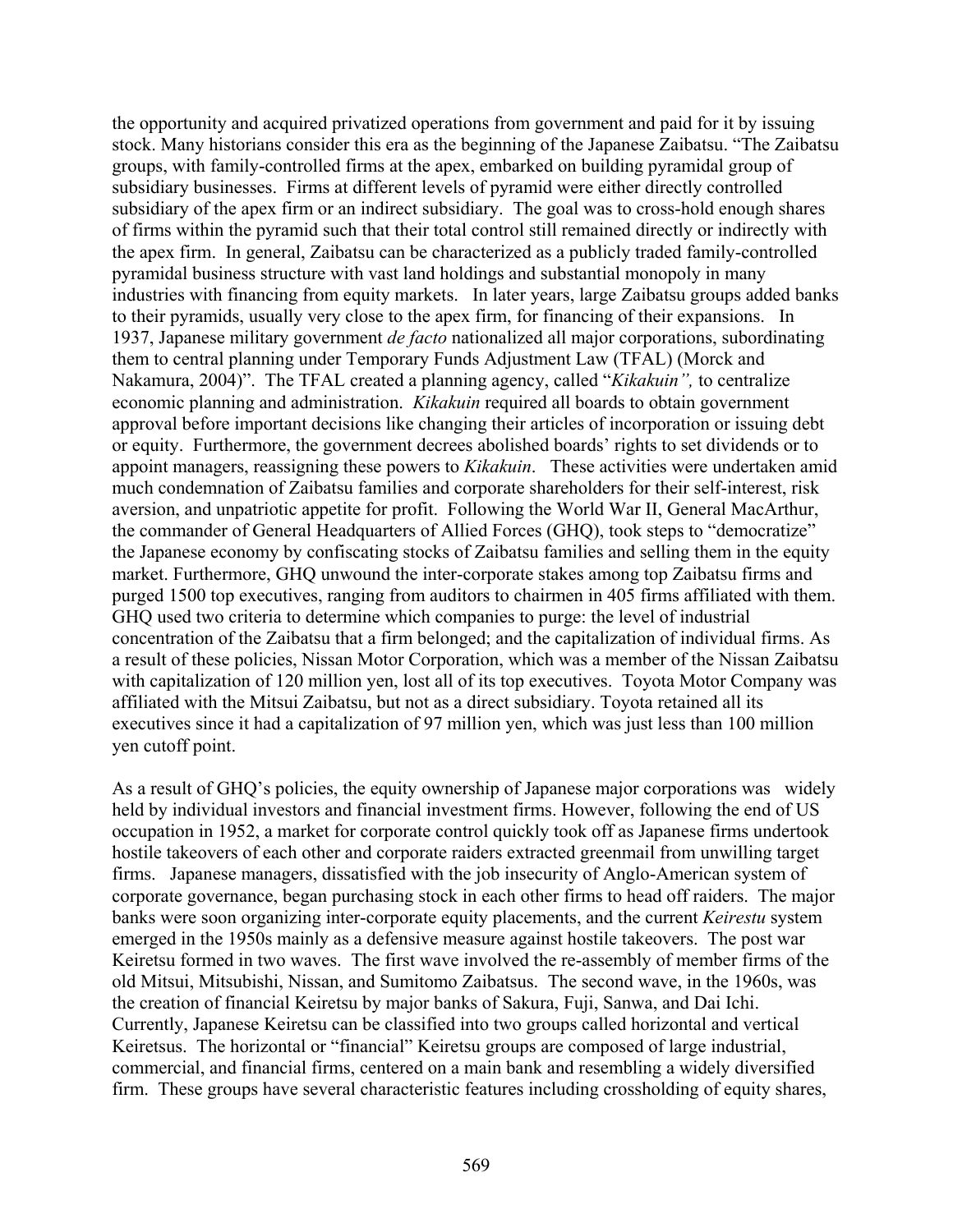mutually-shared officers and directors, financing of affiliated companies by main bank, and extensive intra-group business transactions. The vertical Keiretsu groups, on the other hand, are industry centered and composed of affiliated firms that are supplier and/or customers of other firms in the group. The lead firm in a vertical Keiretsu may also be a member of the parent horizontal group and provides linkage between the horizontal and the smaller vertical Keiretsu firms.

By 1937, Aikawa Yoshisuke had built Nissan into the third largest diversified Zaibatsu with more than 77 holding companies including machinery, automobile, metal, and chemical as its major businesses. Aikawa's main strategy for expansion was to purchase promising firms, develop them as fully-owned subsidiaries, and then take them public through IPOs. In creating spin-offs, or *Bunshin Kaisha*, Nissan's role's in Japan's development was very much like venture capital firms in the United States with exception that Nissan and its founder Aikawa always retained control over the spin-offs through the pyramidal business structure. Due to rapid expansion, Nissan's shares became widely held by investors and Aikawa and his relatives share fell from 19.2% in 1929 to only 4.5% in 1937. Although a significant portion of Nissan's shares were held by institutional shareholders or individual investors, Aikawa had little fear of losing control because he was a highly skilled executive whose expertise was essential to Nissan's operation. After GHQ dissolved Nissan's principal shareholders (Manchuria Investment Securities, K.K. Nissan, and the Gisei Kai), it reissued Nissan's stock for public sale. Banks and insurance companies purchased a large portion of Nissan's stock and Industrial Bank of Japan (6.1%) followed by Dai-Ichi Mutual Life (5.4%), the Swiss Credit Bank (5.3), and Fuji Bank (4.8%) became Nissan's largest shareholders by 1984. Nissan's heavy reliance on long term loans from late 1940s to 1980s resulted in more interference from banks in matters such as investment decisions and the selection of new presidents. Consequently, Postwar Nissan experienced numerous changes in management and ownership, and had to endure external interferences in its operation. By 1970s, Nissan Motor Company emerged as a large automaker in a horizontal Keiretsu consisting of many firms from different industries.

Post-war Toyota, with its top management and executives intact, evolved into an apex firm of a vertical Keiretsu. It owned controlling blocks in the range of fifteen to thirty percent in each of its most important part suppliers. Toyota experienced some financial difficulties in the late 1940s, but the executives at Toyota had much less interference by banks due to management policy of "Defending One's Castle" and not borrowing long term. In fact, Toyota had paid off all of its loans by 1977 and has been debt free to present day. Toyota never exhibited the characteristics of a classical Zaibatsu, but the Toyoda family always provided guiding principles for all matters of corporate governance. Nikkei Business Journal observed that the strength of Toyota's culture is based upon a tradition of: 1) crisis management with awareness that Toyota's position is not safe and its leadership in the auto industry should not be taken for granted, 2) a blood-sealed community management and keeping things within the family, 3) a foreign-objecteating management of taking in whatever that is good, 4) a rational monomaniac management of people by involving everyone, and 5) Retaining and constant training and efficient use of people and resources.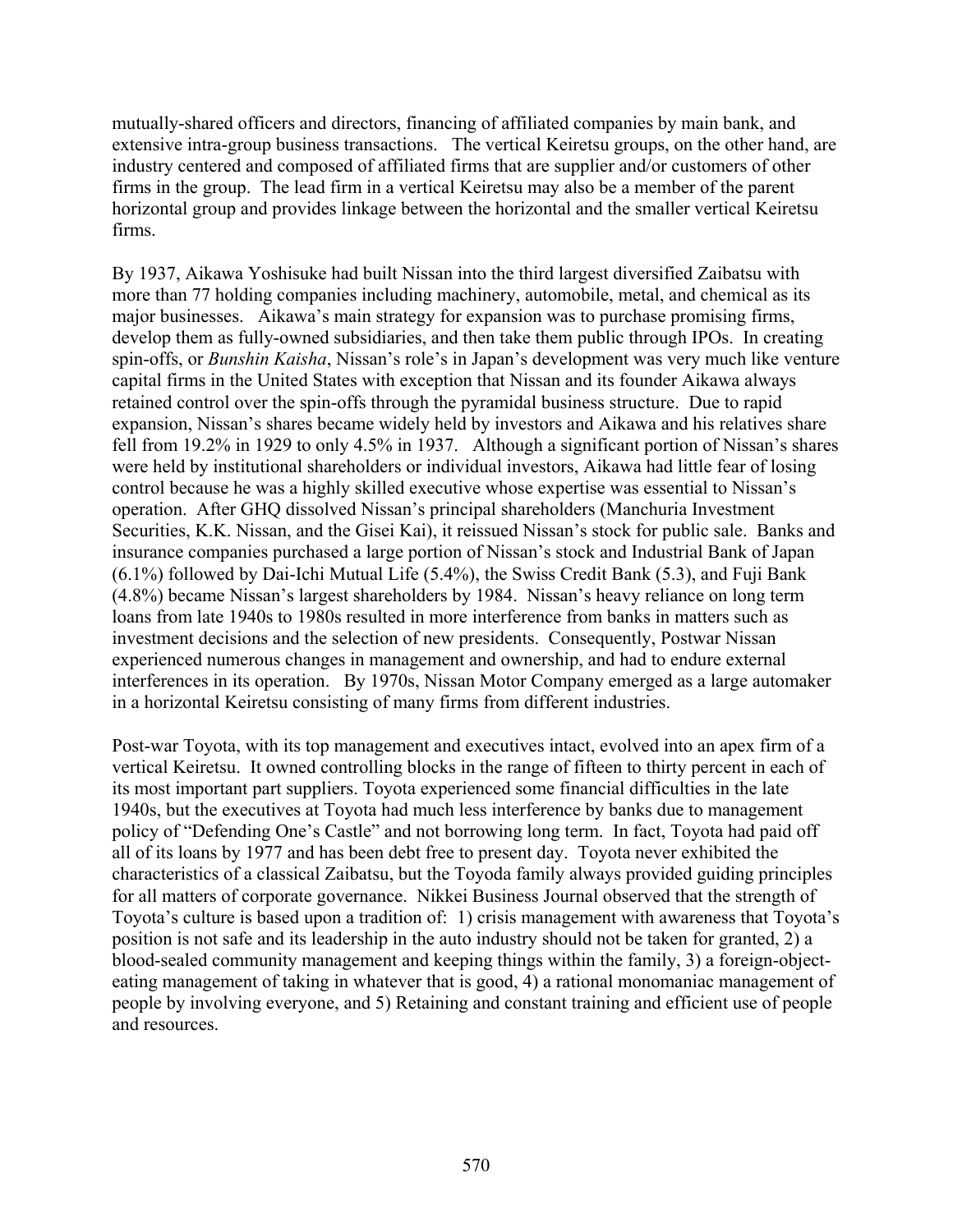# **Brief History of Toyota**

Sakichi Toyoda (1867-1930), a famous loom inventor, provided his eldest son Kiichiro Toyoda (1894-1952) the idea and the initial funds to experiment with the manufacturing of automobiles. Sakichi became interested in automobiles during his four-month trip to the United States in 1910. Another important stimulus was the great Kanto earthquake of 1923 that reduced Tokyo to rubble and destroyed train and streetcar networks. As an emergency measure, the Tokyo Municipal Government imported 800 chassis of Ford Model-T trucks, mounted bodies on them, and used them as buses nicknamed *"Entaro"*. Sakichi regretted the fact that the motor vehicles used for Tokyo's reconstruction had to be imports. He said: *"Japan, too, must build outstanding motor vehicles. And no matter what, we must build them ourselves"* (Toyota Motor Publication,1985). Kiichiro, a mechanical engineer trained at the University of Tokyo, was reluctant to enter into automobile manufacturing business in Japan due to the fact that Ford and GM were so dominant in the Japanese market that even the largest Zaibatsus in Japan did not risk an investment in the automobile industry. However, Sakichi's repeated request obligated Kiichiro to carry out his father's wishes. Toyota launched its first small car, the SA Model, in 1947 and entered the industrial vehicle field in 1958 with the launch of the Model LA Forklift. Toyota began export to the US in 1959. The Toyota Production Systems (TPS) based on Just-intime, Kanban, and Kaizen were developed in the 1950s and became a major factor in operational efficiency and high quality for Toyota and its suppliers.

# **Toyota's Guiding Principles and Culture**

On October 30, 1935 on the  $6<sup>th</sup>$  anniversary of Sakichi's death, the employees assembled before a bust of his image and heard the Toyota Percepts read for the first time. The men who drafted these principles had been close to Sakichi during his lifetime, and the principles represented a summary of his philosophy. These words still live in the corporate principles of all the companies within the Toyota Group. They are:

Be contributive to the development and welfare of the country by working together, regardless of position, in faithfully fulfilling your duties.

Be ahead of the times through endless creativity, inquisitiveness and pursuit of improvement. Be practical and avoid frivolity.

Be kind and generous; strive to create a warm, homelike atmosphere.

Be reverent, and show gratitude for things great and small in thought and deed.

The culture of Toyota manifests itself based on above percepts through its guiding principles and its core values. Toyota sees itself not just as another private, profit-making enterprise. There is a constant awareness that as a business, the company has a responsibility to society, to its employees, and to future generations. Toyota's motto of *"Enrich Society through Building Cars"* is a prime indication of their dedication of service to society. The guiding principles of Toyota (Toyota Motor Publication, 1985) as April 1997 read as follows:

Honor the language and spirit of the law of every nation and undertake open and fair corporate activities to be a good corporate citizen of the world.

Respect the culture and customs of every nation and contribute to economic and social development through corporate activities in the communities.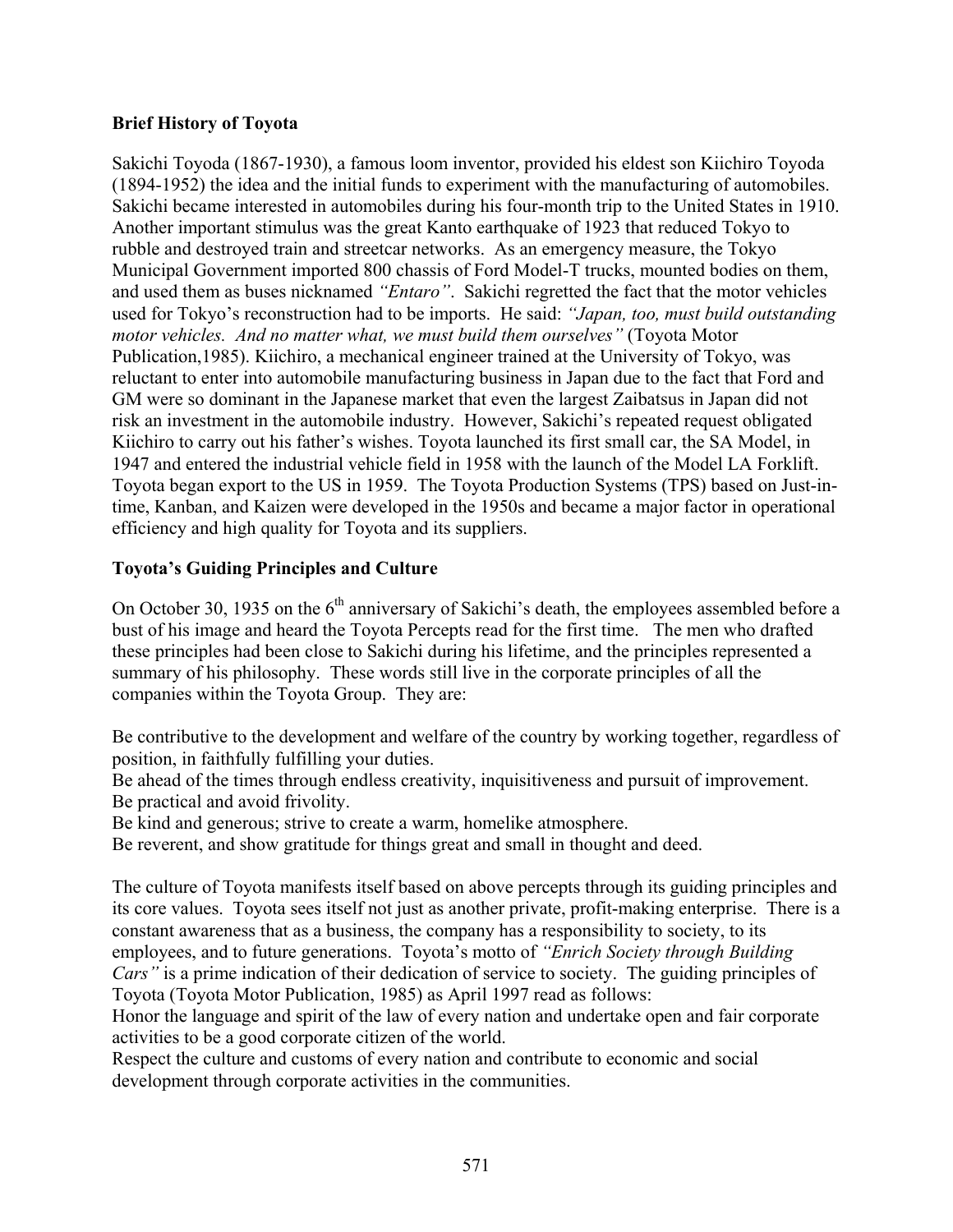Dedicate ourselves to providing clean and safe products and to enhancing the quality of life everywhere through all our activities.

Create and develop advanced technologies and provide outstanding products and services that fulfill the needs of customers worldwide.

Foster a corporate culture that enhances individual creativity and teamwork value, while honoring mutual trust and respect between labor and management.

Pursue growth in harmony with the global community through innovative management Work with business partners in research and creation to achieve stable, long-term growth and mutual benefits, while keeping ourselves open to new partnerships.

Toyota puts its values into practice through effective use of management tools like Kaizen and PDCA (plan-do-check-act); business related systems of efficient production system, policy deployment system, and cost control system. Toyota also has an elaborate employee participation and empowerment related system that uses creative suggestion program and quality improvement system using quality control circles. It also deploys its values through companywide committees like customer satisfaction committee, cost control committee, safety and health committee, and contribution to society committee, to name a few.

### **Brief History of Nissan**

In 1933, Aikawa Yoshisuke (1880-1967) initiated the development of the Japanese car industry by merging the automobile components department of Tabata Casting with a small automobile producer and repair shop factory owned by DAT Motors. The name DATSON (son of DAT) came about when the firm introduced a new car. The name was changed from DATSON to DATSUN because of unfavorable connotation of SON which means "damage" or "loss" in Japanese. The name "Nissan" originated in the 1930s as an abbreviation for Nippon Sangyo (Japan Industries) used in the Tokyo stock market. Nippon Sangyo grew to more than seventyfour companies by the end of World War II. Among the largest of companies in the new "Zaibatsu" were Hitachi, Nissan Motor Company, Nissan Chemical, and Nippon Mining.

Aikawa's strategy was to produce small cars and trucks that did not compete directly with larger American imports. Aikawa had worked in the United States and established relationship with several American engineers and businessmen. His familiarity and fondness of the American system of mass production of automobiles greatly influenced his decisions throughout his reign at Nissan. In the mid 1930's he hired American engineers and imported designs and entire truck factories from the United States. Nissan did extremely well in its early years and became the second largest automaker in Japan by the eve of World War II. After the war it declined initially, but grew rapidly again and by end of 1960s was exporting over 300,000 vehicles, or 26% of its total production. Nissan's domestic market share grew to a high of 33.7% by 1972, but declined to 25.6% by 1985. When Japan's economy boomed in 1987, Nissan doubled its production capacity and strengthened its sales network. As a result of rapid expansion, Nissan's debt rose to \$19.4 billion by 1998. When the Japanese economy went into recession in the early 1990s, Nissan found itself in a debt trap. Nissan's productivity and financial problems turned for the worst in the 1990s, and in 1993 it recorded its first loss since going public in 1951. The efforts of restructuring of the 1990s did not improve Nissan's financial performance and by 1998 it had incurred losses for seven years of the prior eight years. Ultimately, to avoid bankruptcy, Nissan was forced to enter into alliance with French Renault in March 1999.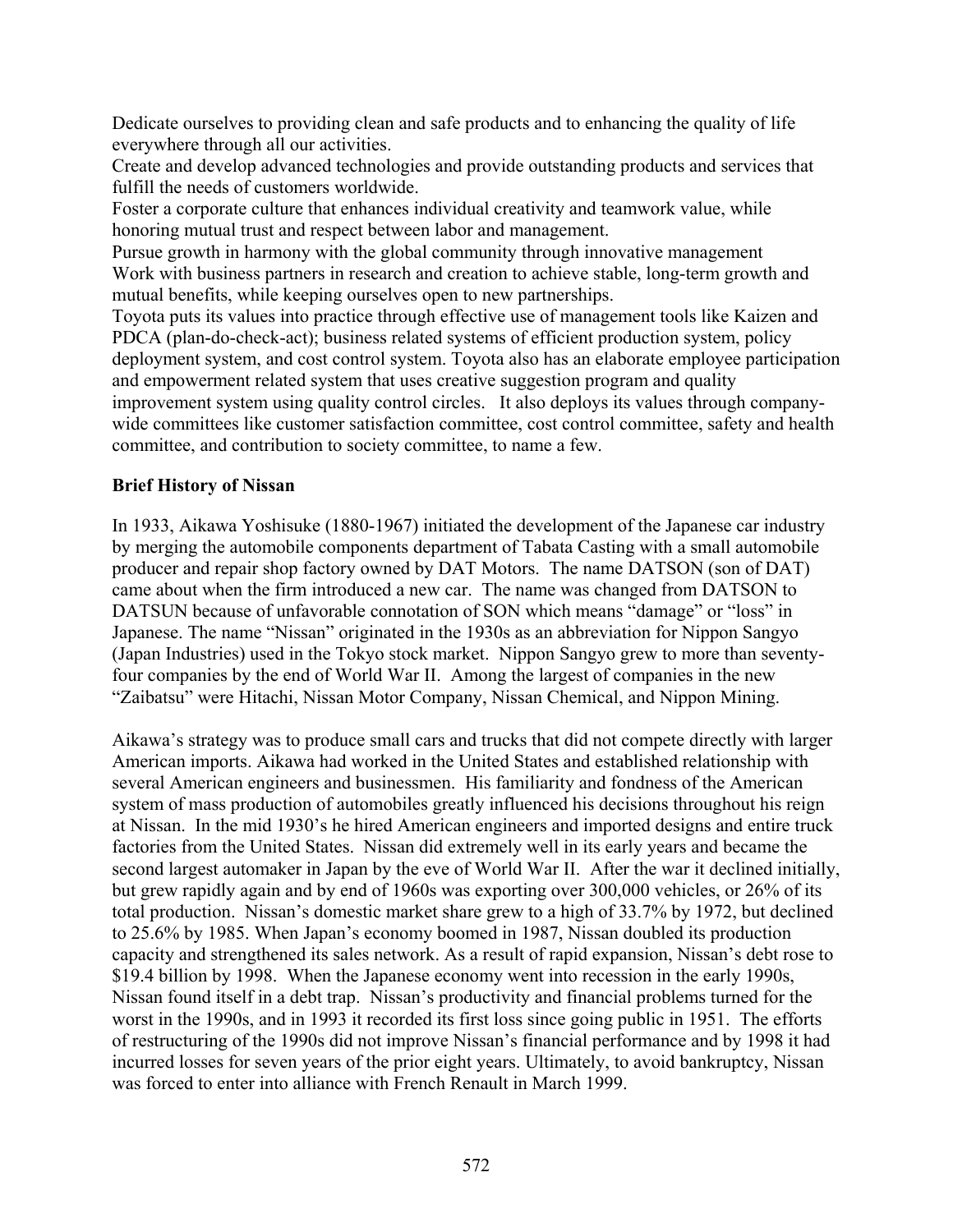#### **Nissan's Culture**

Aikawa Yoshisuke, the founder of Nissan, was an entrepreneur who was more interested in building an empire than producing automobiles (Cusumano,1985). Aikawa did not leave a business philosophy or guiding principles to shape the culture of Nissan. Nissan's productivity suffered tremendously in the 1950s due to management and union conflicts. In 1953, demands of leftist union of Nissan forced management to use lockout techniques to bring the situation under control, but it was faced with 100-day general strike by the union. Consequently, tremendous energy and attention of top management was focused inwardly instead of looking outward to detect changing market and customer needs.

Another factor that contributed to weak a corporate culture or lack of direction was the discontinuity of top management after World War II. Nissan had seven presidents from 1933 to 1951, most of them holding position for three or four years. So many top executives came and went under Aikawa's direction or during the occupation that it gave Nissan a reputation for unstable management and contributed to the shortage of skilled managers after the war. Extraordinary growth of 1970s exerted more tension on the culture of Nissan. With growth came multiple layers of management together with its inefficiencies in chain of command. Most often, issues and problems did not reach to the attention of the top management and growth brought specialization and departmentalization that resulted in parochial decision making. The personnel department developed an elaborate system of employee evaluation with complex rules and regulations which burdened employees with unnecessary politics and power play that significantly reduced their ability to work hard. The "Nissanitis", to their deterrent, were very complacent with an attitude that "Nissan Will Never Sink or Go Under" due to the tremendous size of its Keiretsu. The cultural inefficiencies came to fore when President of Nissan Yutaka Kume in a 1990 speech said:

"The most challenging task I faced when I became president five years ago was to reform the corporate culture. I consider it the most formidable challenge I faced because Nissan's business performance suffered not only because of the external conditions which existed not only for Nissan, but also for a whole set of other companies. I decided that the major reasons for that suffering or business predicament lay within Nissan itself." (Kotter and Rothbard, 1993)

### **Manufacturing Technology and Operational Efficiency**

Toyota and Nissan mastered the American truck manufacturing techniques during the 1930s and 1940s and subsequently learned small car technology from the European automakers in the 1960s. By then, they had surpassed American automakers in terms of the productivity; and the quality, performance, and price of their small cars were competitive with European automakers. Their success in manufacturing technology took decades and it involved a unique combination of technology transfer and process innovation. However, the approaches of Toyota and Nissan in technology transfer were very different. Toyota mostly relied on indirect technology transfer that consisted of selective coping of designs and manufacturing techniques from different foreign automakers, whereas Nissan relied mostly on direct technology transfer through formal tie-ups with foreign automakers like British, American, and German automakers or part manufacturers. For Nissan, tie-ups had an advantage of speedy introduction of new models comparable to imports, but this approach locked Nissan into designs that were not the most advanced and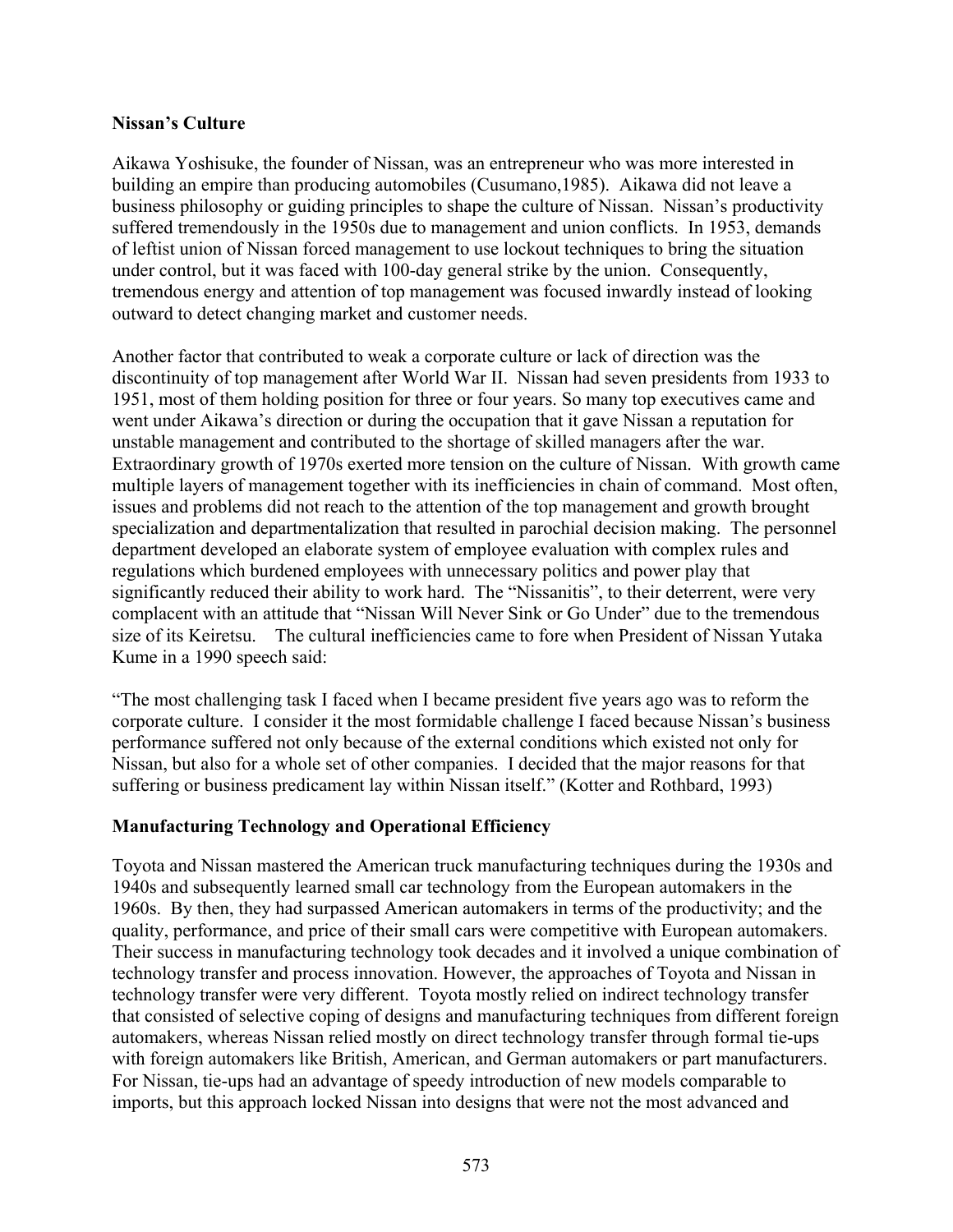suppliers that most often were not cost efficient. Toyota's advantage with indirect technology transfer was three fold. First, Toyota engineers were able to duplicate proven technologies selectively from different manufacturers and to incorporate advanced features much faster than Nissan in their automobile designs. Second, indirect technology transfer provided Toyota a valuable experience in engineering design that became highly valuable for development of new products or improvement of existing designs. Third, Toyota's reliance on in-house engineering prevented them from adopting manufacturing techniques and, more importantly, equipments that were better suited for larger manufacturers that emphasized economics of scale in manufacturing as was the case for American and European automakers.

Several other important factors helped Toyota to set the standard for productivity and profitability. Most of Toyota's assembly plants and its parts suppliers were both located in the rural areas of Japan. This became critical in subsequent years for the effectiveness of Just-intime manufacturing due to the proximity and ease of part transportation in the supply chain. This was not the case for Nissan who had plants in the urban areas of Japan mostly close to large metropolitan areas. The unions of Toyota and Nissan also played an important role in the differences between productivity and the manufacturing cost structure of the two companies. The union at Nissan, unlike Toyota's, opposed methods to compress cycle time, raise assembly line speeds, or use overtime when the demand was high. Figure 3 shows the productivity per employee at Toyota and Nissan from 1950 to 1983.



Perhaps the most critical factor that contributed to Toyota's productivity and profitability was the culture that promoted independent experimentation and continuous improvement (Kaizen) that could be traced back to Sakichi Toyoda. He always encouraged experimentation by saying that *"Before you say you can't do something, try it"(* Toyota Motor Publication, 1985). The Kaizen culture was a major factor for the development of Kanban and Just-in-time manufacturing at Toyota. Much credit must be given to Kiichiro Toyoda and other top production managers for their foresights to allow a highly intelligent but relatively inexperienced young man by name of Ohno Taiichi to take up the task of reducing production waste and developing the pull system of Kanban and Just-in-time inventory management system. It took 15 years to develop and refine these techniques. Although Ohno Taiichi did not have a formal college level technical education, he was a highly intelligent and persistent individual. Many other engineers may have given up on such an enormous project or might have lost their managers support for its continuation, but that was not the case for the experimental culture of Toyota. Some of the techniques Ohno used include the redistribution of worker motions and cycle times to eliminate idle time for a series of workers. By 1950, some workers were operating up to four machines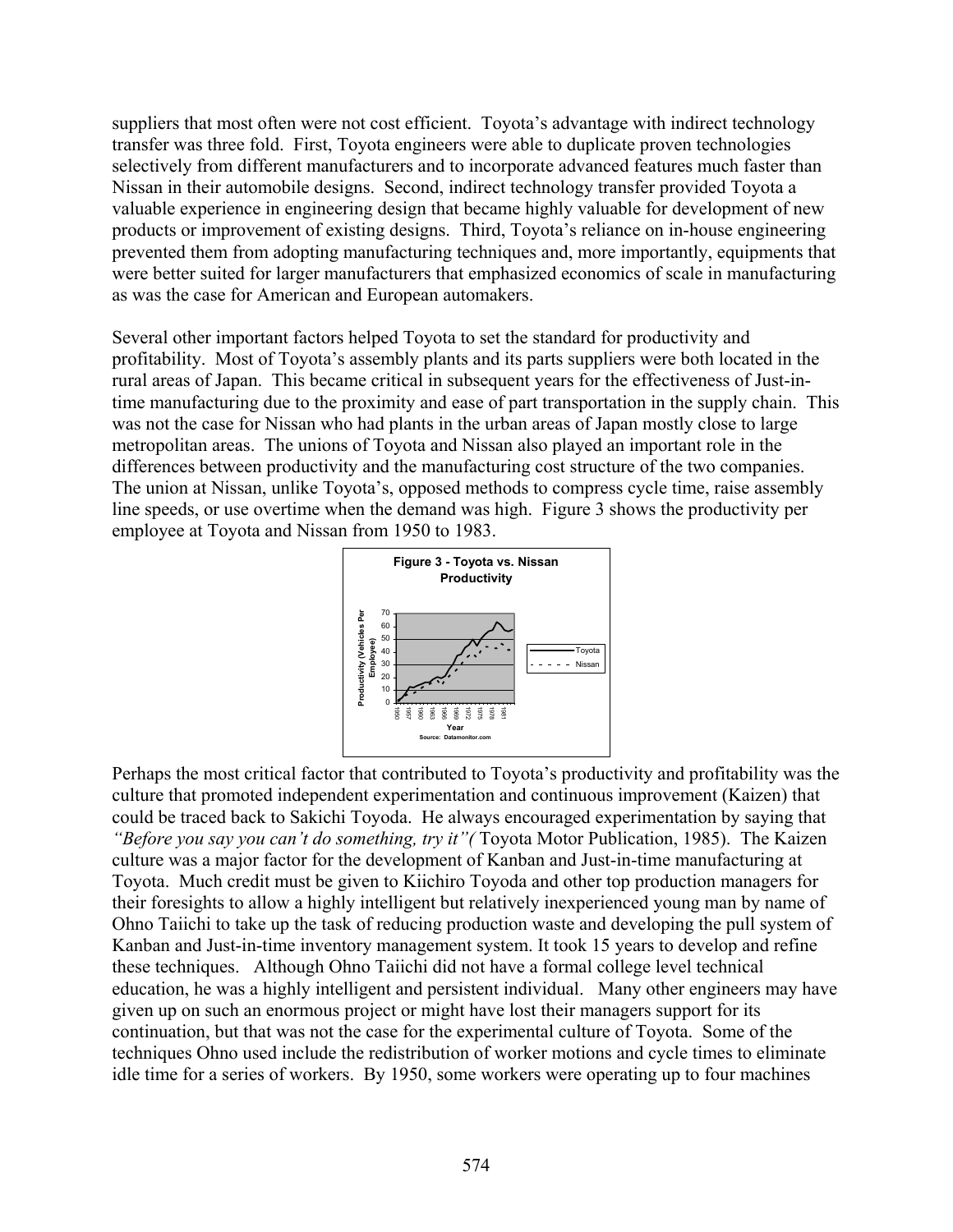arranged in a horseshoe or rectangular configuration according to the series of processes in the production flow.

Moreover, Ohno devised a revolutionary approach to assembly of parts and lean manufacturing through the reversal of the information flow from a forward push to a backward pull. The classical forward push system of assembly line resulted in a tremendous amount of work-inprogress inventory or idle parts sitting at different stages of production line. The backward pull asked workers to go back to the previous stations to take only materials or parts they needed, and a rule was established that no station should produce more parts than the next station could handle immediately. By reversing the system, Ohno could identify waste in manufacturing, transport, buffer stocks, equipment operation, worker motions, defective production, inspection, and finished product inventories. As a result, the backward pull system forced process improvement. By 1970, the backward pull (Kanban) and Just-in-time inventory system had become the most important techniques that increased productivity and at the same time reduced the production cost at Toyota.

Nissan managers were aware of the Ohno's techniques from early 1950s, but some major factors inhibited them to copy Toyota's manufacturing techniques. First, the types of machinery that Nissan had were highly specialized and not suitable for reconfiguration to be used for multiple purposes as was the case for Toyota's machinery. Second, the union at Nissan opposed cycle time reduction and worker's overtime. Finally, geography affected how Nissan and Toyota reacted to the production management since Toyota's rural workers had lower consciousness of labor and management distinction, i.e. higher power distance, versus Nissan's urban labor force that demanded greater role in running the company. So, Nissan's answer to Ohno's techniques was wide spread use of high speed single function machine tools with the goal of higher productivity through automation. During the 1970s, as manufacturing volumes and product complexity rose, Nissan improved its computer based production system and linked factories to main suppliers through on-line terminals and added highly automated robots. Nissan managers expected to bring the same results as Ohno's techniques, but by mid 1980s the Toyota workers produced more cars, added more value, and yielded more profit per employee than Nissanites.

### **Renault-Nissan Alliance**

By 1998 Nissan was a company on the verge of bankruptcy with declining sales, poor margins, more than \$20 billion in debt, and under pressure from its creditors to find a partner. Nissan's poor performance was attributed to poor styles and design, infrequent model changes, high manufacturing and parts cost, more than \$4 billion in poor performing investments in Keiretsu suppliers, and a highly bureaucratic decision making process. Nissan was in desperate search for a partner for large amount of cash infusion and turn-around managerial expertise. Several companies including Ford and Daimler-Chrysler had looked at possible alliance with Nissan, but were put off by its high debt and intractable company culture. At the same time, Renault was looking for a partner to expand its global reach and improve its quality and productivity. The two automakers complemented each other in terms of strengths and weaknesses. Specifically, Nissan's market share in North America filled an important gap for Renault, while Renault's cash reduced Nissan's mountain of debt and opened markets in Europe and South America to Nissan. Moreover, Renault was known for innovative design, marketing, platform strategy, and financing of sales and services, while Nissan was known for its expertise in quality and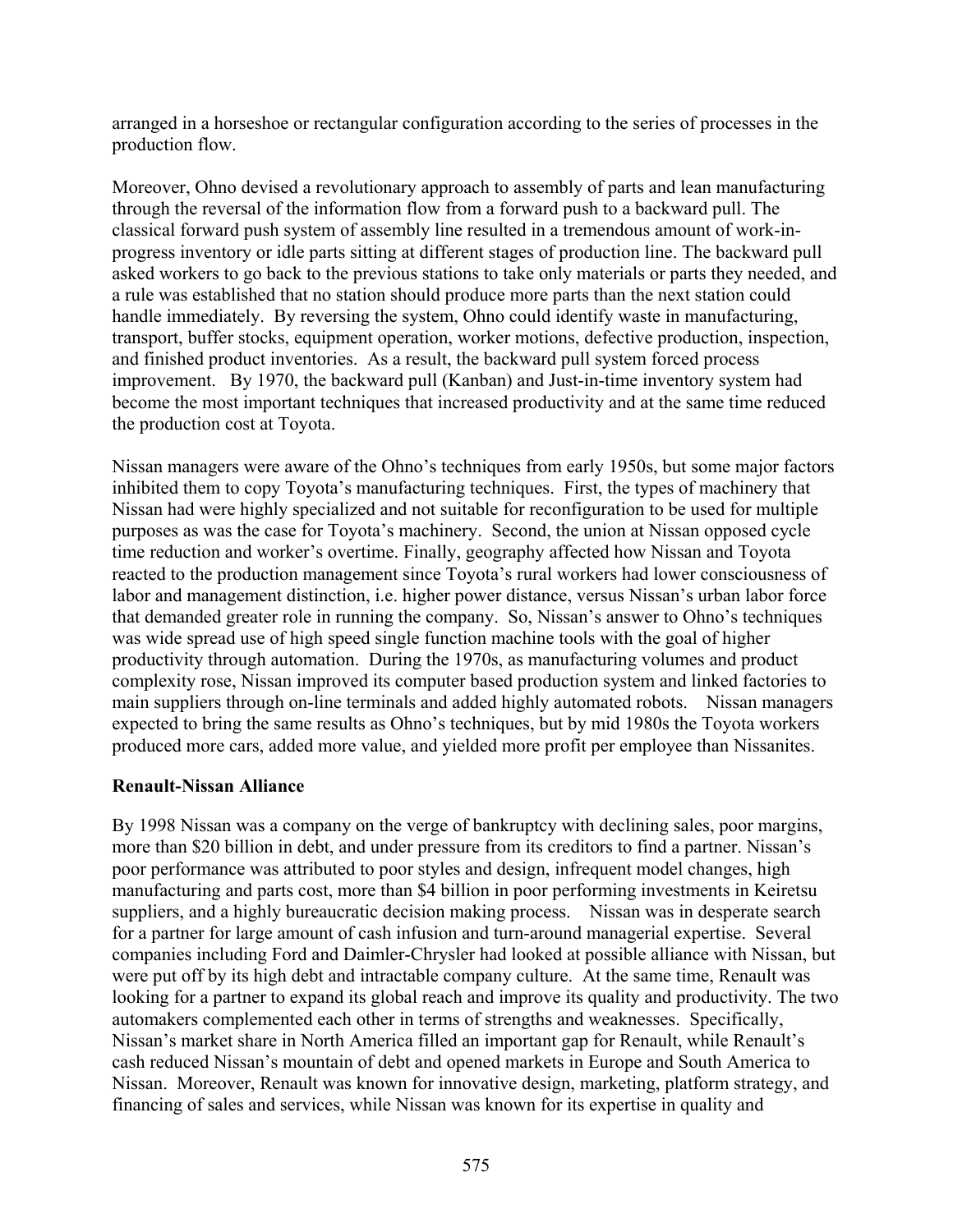manufacturing productivity. So, in March 1999, Nissan and Renault signed a Renault-Nissan Alliance and Equity Participation agreement. Renault originally took a 36.8% stake in Nissan for \$5.4 billion and in March 2002 raised its stake in Nissan to 44.4%. Louis Schweitzer, Renault's chairman and CEO, appointed his number two man, Carlos Ghosn, to the post of the COO of Nissan. In June 2001, Ghosn was promoted to the position of president and CEO. Ghosn had joined Renault as executive vice president in 1996 after 18 years at Michelin Tire Company. He was a Brazilian born to a French mother and Lebanese father, spoke five languages and was a graduate of the prestigious French Ecole Polytechnique. He earned the nickname "Le Cost Killer" at Renault for sweeping cost reduction and controversial plant closings. Ghosn recalled the challenges he faced when he took charge of Nissan:

"Nissan suffered from a lack of clear profit-orientation, insufficient focus on customers and too much focus on chasing competitors, no culture of working together across functions, borders, or hierarchical lines, lack of urgency, and no shared vision."(Ghosn, 2002)

Ghosn realized that Nissan's problem was threefold: financial, structural, and cultural. The first major financial decision was to dismantle the Keiretsu investments. Despite widespread fear by some Japanese managers of damaging relationship with suppliers, the Keirestu partners recognized that Nissan as viable customer is more critical to their business than Nissan as an investor. This decision was instrumental in freeing up much needed cash for investment in other areas. Nissan also demanded price reductions on the suppliers to bring them down to par with Toyota's suppliers. The cultural challenges at Nissan were the most paramount issue facing the new French CEO. From the outset, Ghosn and Renault had decided to keep the identity of Nissan intact and show respect for the dignity of its employees as they challenged them to overturn deep-rooted traditions. Some of these traditions contributed to complacency and lack of accountability. Like many other Japanese companies, Nissan paid and promoted its employees based on tenure and age. The longer employees stayed, the more power and compensation they received regardless of their performance. Ghosn instituted a new system of reward, compensation, and promotion solely based on performance that included yearly bonuses and stock options. Another deep-seated cultural problem was lack of accountability and responsibility by senior managers. If things went wrong, there was always someone else's fault. The functional areas of design, marketing, planning, engineering, and finance always fingerpointed each other for poor sales and weak financial performance. Moreover, Nissan had many senior managers titled "advisers" or "coordinator" with no operational responsibilities that hindered and under-minded the authority of line managers. Ghosn eliminated all advisory positions and put those individuals into positions with direct operational responsibility and accountability. With these modifications, Nissan managers could see their contributions and when problems occurred, they took responsibility for fixing them.

After a thorough study of Nissan, Ghosn drew up the Nissan Revival Plan (NRP). The plan was implemented with an extensive use of nine Cross Functional Teams (CFT) named Business Development, Purchasing, Manufacturing & Logistics, Sales & Marketing, General & Administrative, Finance & Cost, Phase-out of Products & Parts Complexity Management, and Organization. These CFTs addressed all the key drivers of Nissan performance. The use of 10 member CFTs, all drawn from the rank of Nissan's middle managers, showed Nissan workers that decision are made by Nissan people and not imposed from the top. The NRP reduced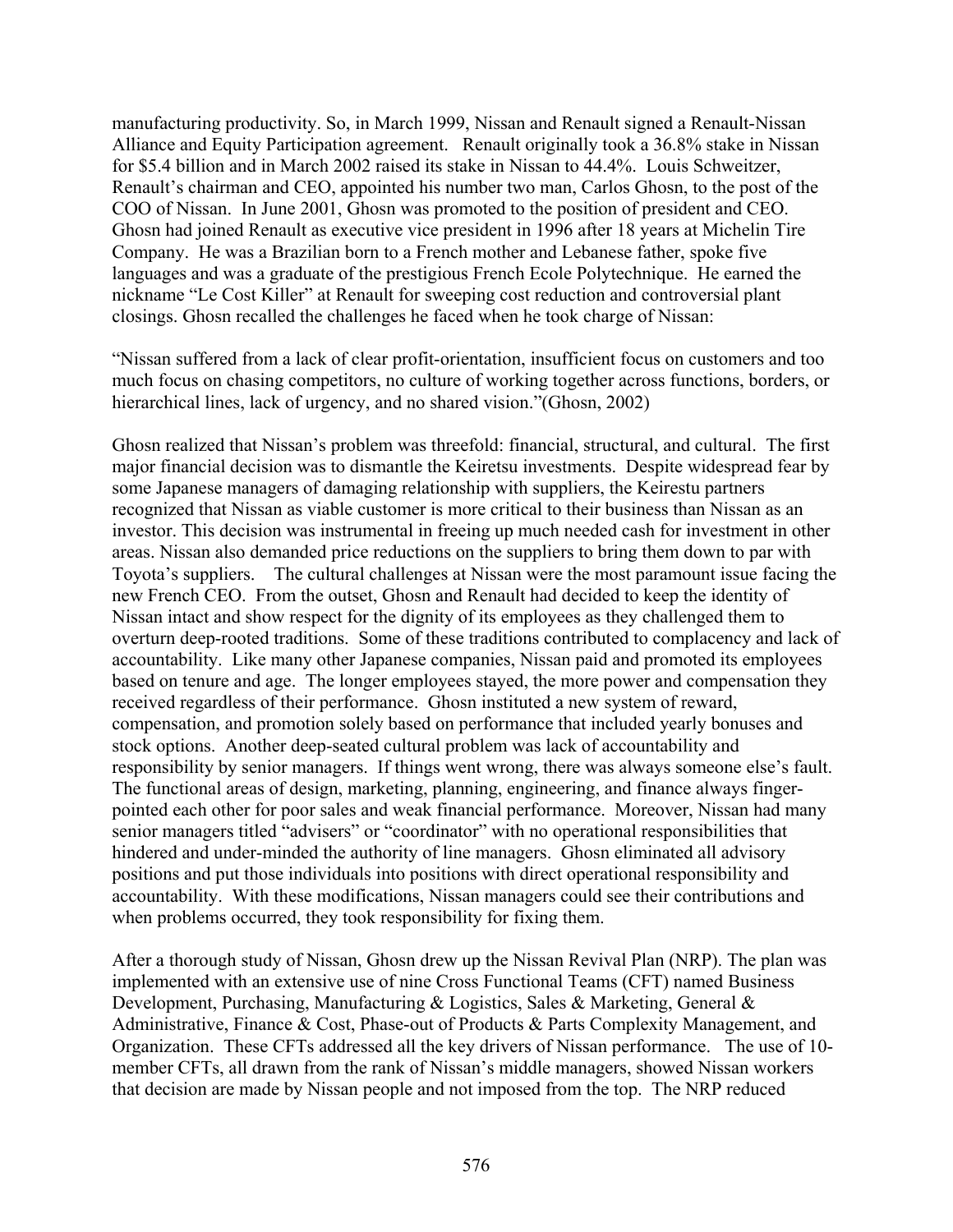operational cost, increased efficiency through reduction of excess capacity and synergy with Renault, and put the finances of Nissan in order by reducing corporate debt burden. In May 2002, encouraged by the successes of NRP, Ghosn initiated NISSAN 180, a business plan aimed at achieving 1 million additional unit sales, an operating margin of 8%, and zero automotive debt, all within three years. Within one year, Nissan achieved the last two objectives set in the plan.

The overall turn-around of Nissan has been nothing short of magical. By end of fiscal year 2002, Nissan domestically increased sales by 14.3% to 816,000 units. It increased market share to 19%, which is the first year it has increased market share by more than 1% in 31 years. Currently, Nissan is a profitable automaker with a growing market share both domestically and globally with an operating margin of 9.36% compared to 9.76% for Toyota. Furthermore, the equity markets have taken notice of the cultural and managerial revolution at Nissan tripling its capitalization in the past five years.

### **The Road Ahead for Toyota and Nissan**

The Renault-Nissan alliance was a breakthrough after unsuccessful automaker mergers such as Daimler/Chrysler and Ford/Jaguar. At first, the alliance between the French and Japanese companies seemed like an impassable obstacle due to the major differences between the two companies. But amazingly the alliance has met its objectives by combining the strengths of both companies and developing synergies through common organizations, cross-company teams, shared platforms and components. Consolidating the two companies enabled them to benefit from economies of scale giving each a larger market share and greater geographical reach (Europe and Japan/North America regions) as well as gain many other synergies such as better distribution channels and design and production best practices. Nissan is currently the world's 9th largest automaker priding itself on being the world's most profitable mass-volume carmaker by operating margin and Renault follows in  $10<sup>th</sup>$  place, aspiring to be Europe's most profitable mass volume producer. The merger may have worked wonders for Nissan, but we presume that Toyota will avoid a merger and still remain ahead of its competitors. Toyota has a very traditional and discrete company culture that is valued by its employees. There would be more risk than benefit from Toyota integrating with another company. Toyota has made sound financial decisions throughout the years, holding true to one of its corporate principles: "Be practical and avoid frivolity." Toyota has managed to be debt free by avoiding long term borrowing, exhibiting no need for partnership with another automaker based on financial need. Toyota also remains forward looking and ahead of the times because of its "endless creativity, inquisitiveness and pursuit of improvement." (Toyota Motors Website) Toyota's philosophy of "Innovation into the Future" derives from a passion to create a better society through "Monozukuri - manufacturing of value - added products" and "technological innovation," which they believe is helping to create a more prosperous society.

Committing to the principles set forth in their "Innovation for the Future" strategy, Toyota has been a market leader in hybrid technology which was first introduced in the Toyota Prius, and has since expanded to the Camry, Highlander, and Lexus RX, LS, and GS models. While other automakers were slow movers in the Hybrid market fearing rigid development costs and high sticker prices, Toyota has been creating patents that could provide an edge over competitors. As one indication of that, Ford licenses some of Toyota's technology for the Ford Escape hybrid.